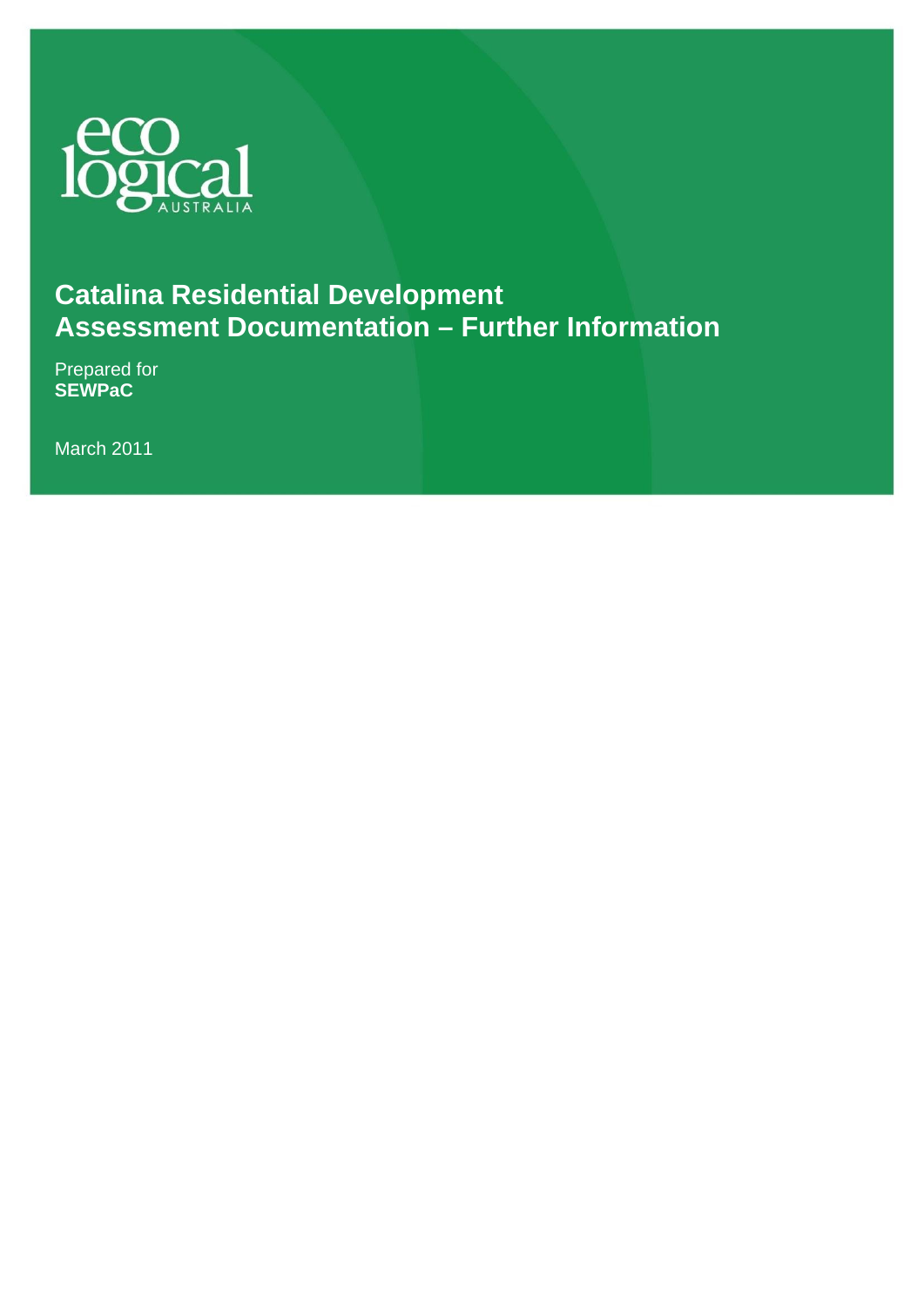

# **Catalina Residential Development Further Assessment Information**

| <b>PREPARED FOR</b> | <b>Tamala Park Regional Council</b> |  |
|---------------------|-------------------------------------|--|
| <b>PROJECT NO</b>   | <b>11PERFED-0007</b>                |  |
| <b>DATE</b>         | <b>14 April 2011</b>                |  |

© **ECO LOGICAL AUSTRALIA** PTY LTD **1**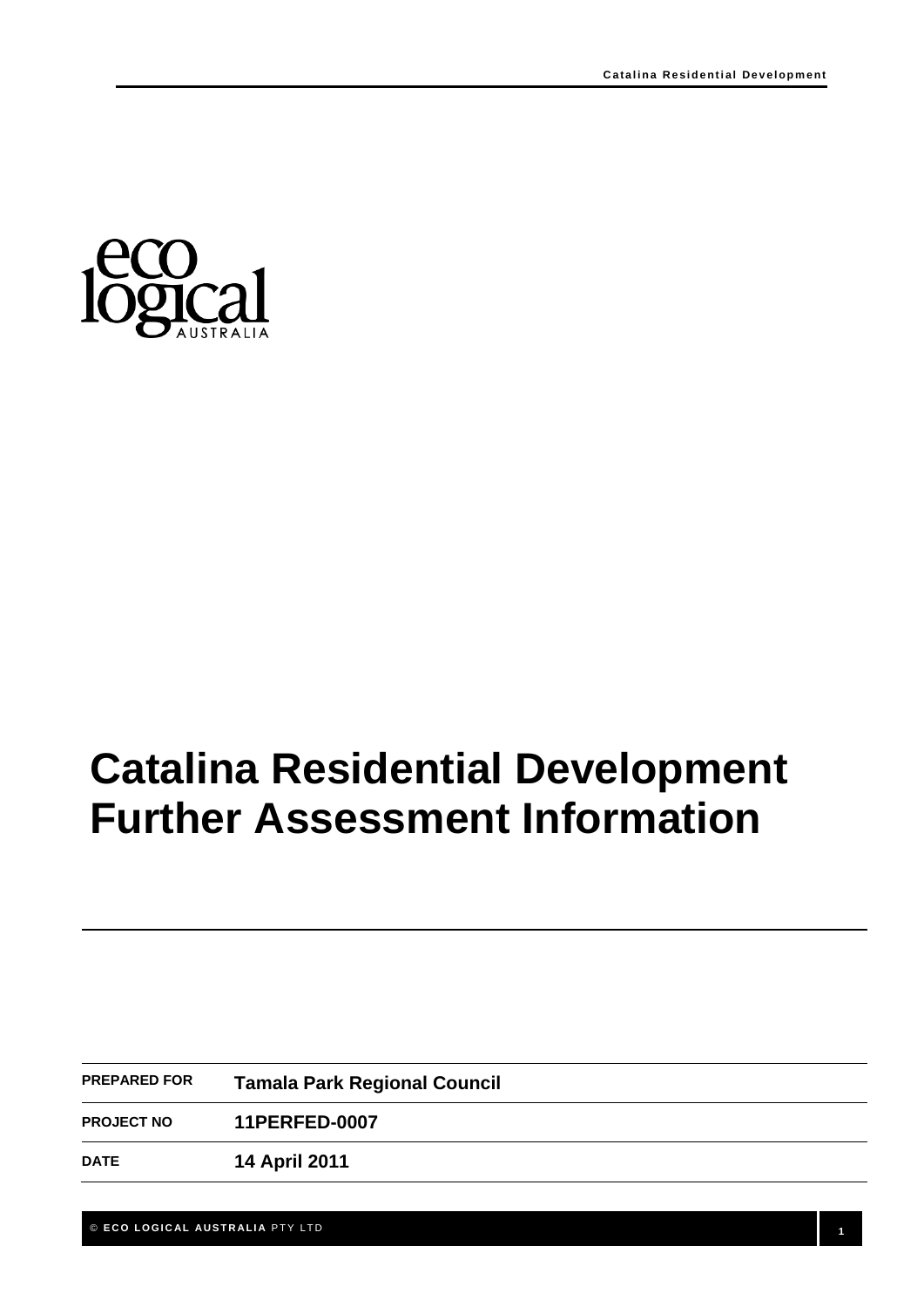#### **DOCUMENT TRACKING**

| ITEM                  | <b>DETAIL</b>                                    |
|-----------------------|--------------------------------------------------|
| Project Name          | Catalina EPBC Stage 3 - Assessment Documentation |
| Project Number        | 11PERFED-0007                                    |
| File location         | P:\SYNERGY\Projects\11PERFED-0007                |
| Prepared by           | <b>BD</b>                                        |
| Approved by           |                                                  |
| <b>Status</b>         | Draft                                            |
| <b>Version Number</b> | 1                                                |
| Last saved on         | 14 April 2011                                    |

#### **ACKNOWLEDGEMENTS**

This document has been prepared by Eco Logical Australia Pty Ltd with support from TPRC.

#### **Disclaimer**

*This document may only be used for the purpose for which it was commissioned and in accordance with the contract between Eco Logical Australia Pty Ltd and TPRC. The scope of services was defined in consultation with TPRC, by time and budgetary constraints imposed by the client, and the availability of reports and other data on the subject area. Changes to available information, legislation and schedules are made on an ongoing basis and readers should obtain up to date information.* 

*Eco Logical Australia Pty Ltd accepts no liability or responsibility whatsoever for or in respect of any use of or reliance upon this report and its supporting material by any third party. Information provided is not intended to be a substitute for site specific assessment or legal advice in relation to any matter. Unauthorised use of this report in any form is prohibited.*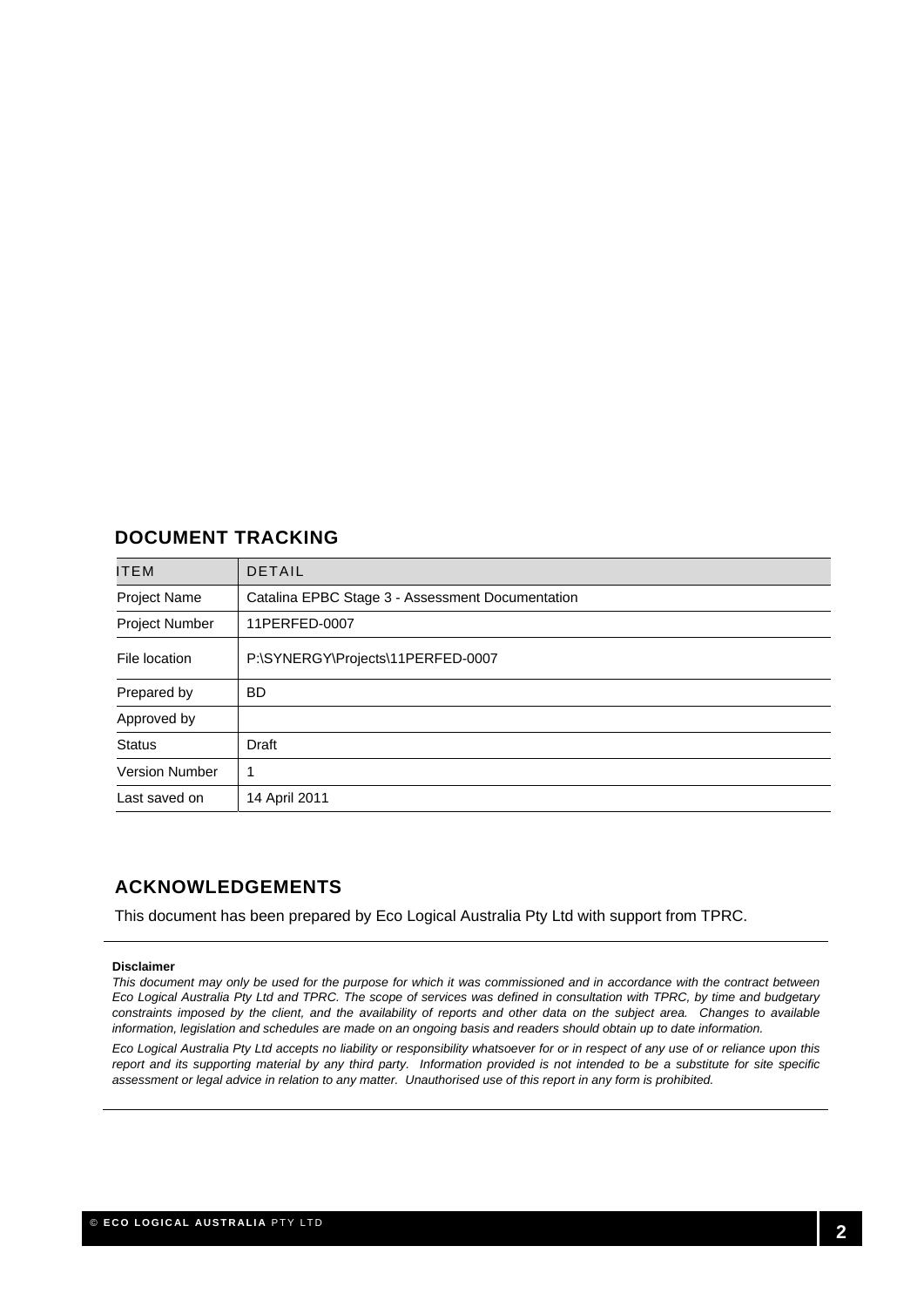# **Contents**

| 1              |  |
|----------------|--|
| 1.1            |  |
| $\overline{2}$ |  |
| 3              |  |
| 4              |  |
| 5              |  |
| 6              |  |
| $\overline{7}$ |  |
| 7.1            |  |
| 7.2            |  |
| 7.3            |  |
| 7.4            |  |
| 8              |  |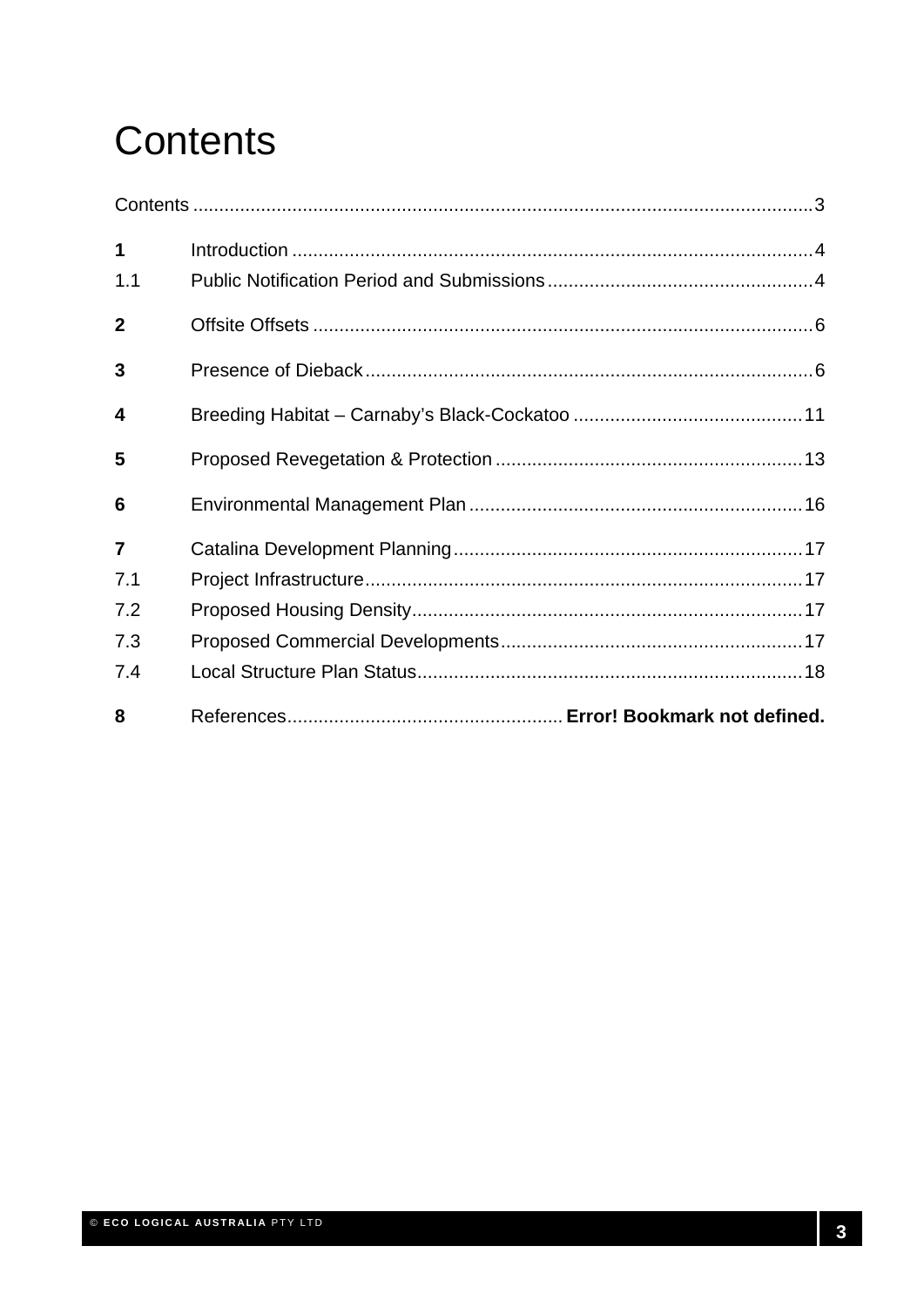### **1** Introduction

The Department of Sustainability, Environment, Water, Population and Communities (SEWPaC) on 25 January 2010 provided their decision and approach based on the submitted referral documentation, to assess the proposed Catalina Residential Development on '*Preliminary Documentation*'.

The following documentation sets out the request by the Department, via email per Melinda Pearce, 4 February 2010 (Attached, see **Appendix 1**), for further information required to complete the assessment in relation to EPBC Referral: 2010/5785.

#### 1.1 **PUBLIC NOTIFICATION PERIOD AND SUBMISSIONS**

Following the public notification period of 7 February 2010 to 7 March 2010, a total of zero (0) submissions were received in relation to the Catalina Residential Development. Accordingly the remainder of this report deals exclusively with the additional information requested by the Department of Sustainability, Environment, Water, Population and Communities.

#### 1.2 **SEWPAC REQUEST FOR FURTHER INFORMATION**

The following email correspondence covers the further information requested by SEWPaC to enable/assist during the assessment phase for the Catalina development. Original correspondence is attached in **Appendix 1.** 

#### **Melinda Pearce (email correspondence)**

As discussed, during the comment period, we would appreciate if you could provide us with responses to the following (to assist us during the assessment period):

- Your referral includes measures to avoid or reduce impacts to Carnaby's Black Cockatoos through retaining and replanting vegetation on site and acquiring a parcel of land as an offset. While I note the general information you have provided about this parcel of land, we will require specific information on the offset site to be able to complete our assessment of your proposed action. We therefore ask you provide further information as follows:
	- − Details of the parcel of land to be acquired as an offset for clearing black cockatoo foraging habitat including:
		- the size and location of the site
			- the vegetation present on the site
		- the price of the land
		- the quality of the black cockatoo habitat on the site, and
		- the tenure and who will maintain responsibility of the site.
	- − Details of conversations with WA DEC, including any details of funding arrangements.
- Please confirm whether *Phytophthora cinnamomi* (plant root pathogen or 'dieback') has been recorded on this site or nearby. This plant disease is lethal to many native plant species and may result in severe impacts to fauna reliant on these for food or shelter. If there are positive records of this pathogen, please provide management and containment plans for this site to prevent its spread.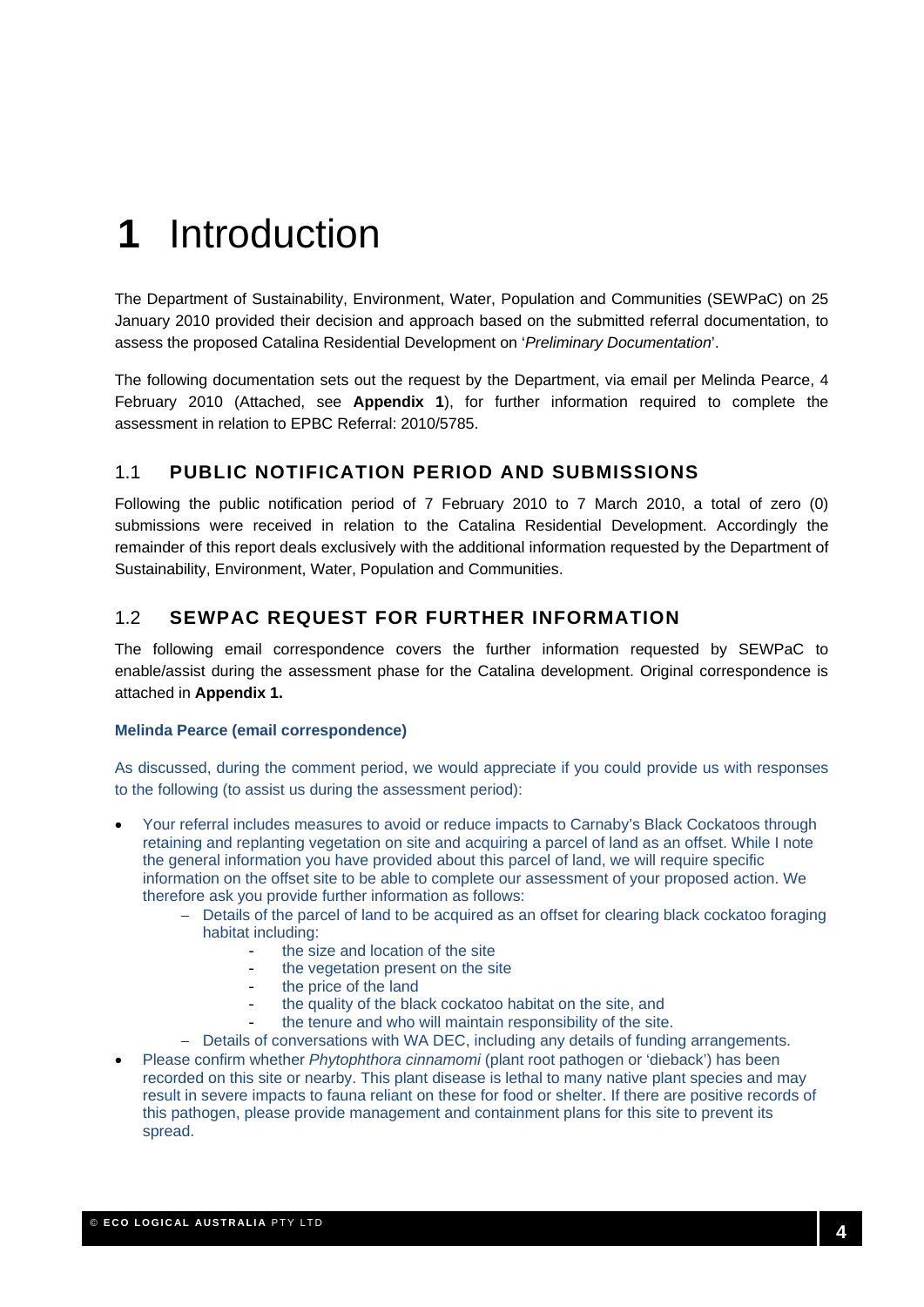- Your referral indicates that there are 57 trees with a DBH greater than 500mm. A woodland stand with more than three trees with a DBH greater than 500mm has previously been considered to constitute breeding habitat for black cockatoos.
	- − Please clarify the total areas to be cleared in terms of breeding and/or foraging habitat.
	- − Please clarify mitigation strategies for the removal of large trees, particularly if they contain hollows.
- Please provide details of the rehabilitation to occur on site. This should include the species to be used, the planting density and ratio of species. Please also provide details of what monitoring will occur to ensure survival of these plants.
- The referral notes that vegetation to be retained may be fenced. Please provide details of the conservation management of these areas and the arrangement to maintain these in perpetuity.
- The referral notes that the Western Australian Planning Commission has approved the rezoning of the site to "Urban Deferred" with conditions. The Department notes that one of the conditions of this approval is an environmental management plan, including: proposals for revegetation, management of remnant vegetation and retention of good quality remnant vegetation. Please provide the aforementioned plan and management measures to better allow us to assess the potential impacts of the proposed action.
- Please provide details of any other infrastructure proposed for the project site i.e. roads.
- Please provide details of the density of the proposed housing and details of the type of commercial and business developments within the site.
- Please provide an update on the status of the state planning process i.e. the Local Structure Planning and any conditions placed on the project site in terms of environmental outcomes.

Each of the above items are covered in the following sections.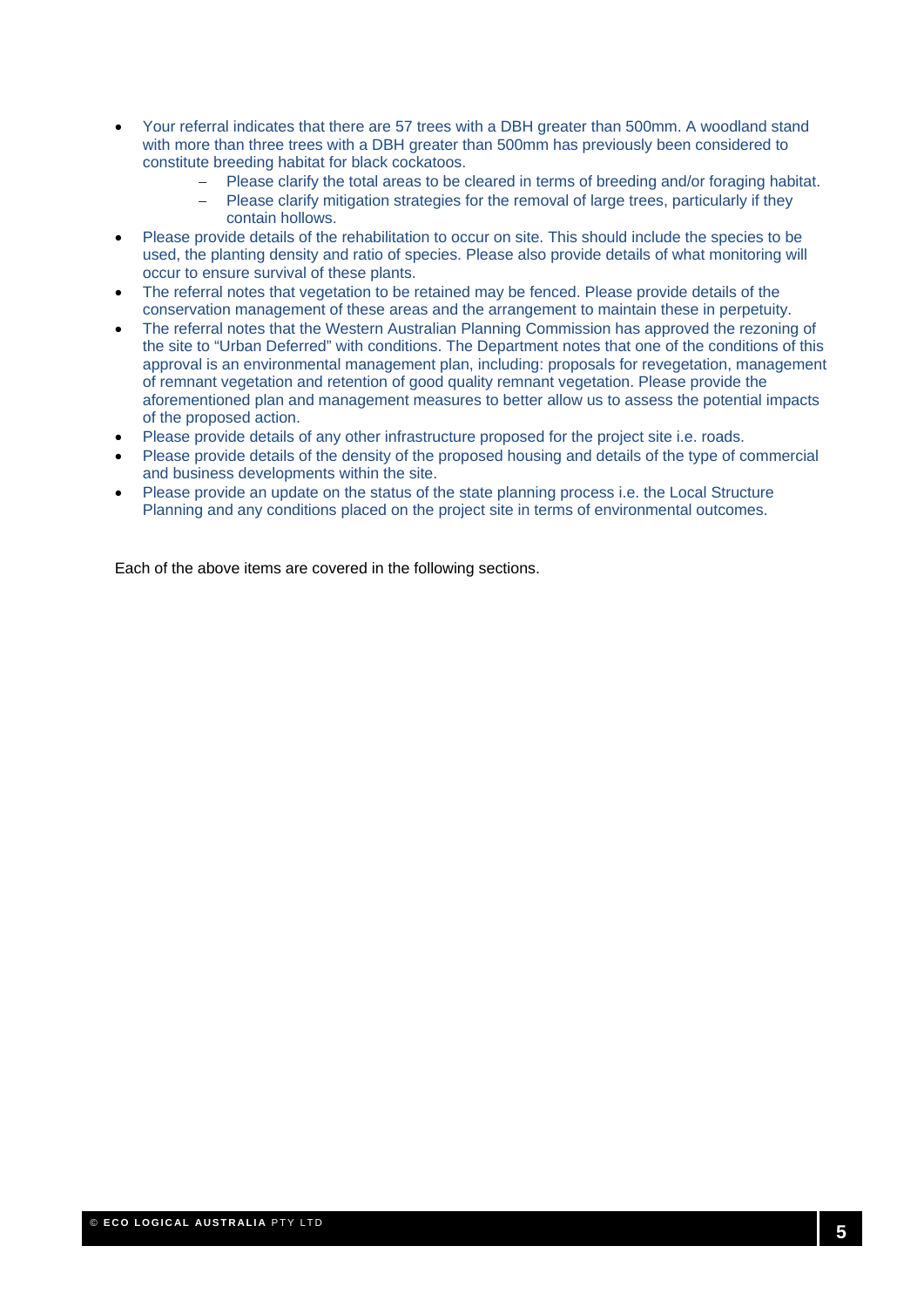### **2** Proposed Offset Site

#### *SEWPaC*

*Your referral includes measures to avoid or reduce impacts to Carnaby's Black Cockatoos through retaining and replanting vegetation on site and acquiring a parcel of land as an offset. While I note the general information you have provided about this parcel of land, we will require specific information on the offset site to be able to complete our assessment of your proposed action. We therefore ask you provide further information as follows:* 

- *Details of the parcel of land to be acquired as an offset for clearing black cockatoo foraging habitat including:* 
	- *the size and location of the site*
	- *the vegetation present on the site*
	- *the price of the land*
	- *the quality of the black cockatoo habitat on the site, and*
	- *the tenure and who will maintain responsibility of the site.*
- *Details of conversations with WA DEC, including any details of funding arrangements.*

#### **Response**

Discussions and arrangements with WA DEC in relation to the acquisition of a suitable parcel of land for offsetting impacts (offsite) to Carnaby's Black-Cockatoo are near completion and are to be finialised by DEC upon conditional approval. Purchase of offset lands (by DEC) will follow the criteria outlined in the Mitigation and Offsets Management Plan (Page 13), with DEC having defined the requirements further to meet the needs of the agency.

General arrangements as supplied by Alex Errington of the '*DEC Land Tenure Project'* are as follow:

- The consolidated property will be at least 420 ha in area containing a mix of habitat features typical of the area.
- The site will be chosen from several available parcels north of Gingin (approximately 65km north east of the Catalina site), within the "area of interest" marked on **Figure 1** below.
- Final property selection is expected to take place following SEWPaC approval. The site selection will be finialised and purchased by DEC, with the intention of securing the lands as a Nature Reserve, and consequently managed as such in perpetuity by DEC. Tamala Park Regional Council will reimburse DEC for the cost of acquisition.
- Based on similar previous agreements for the purchase of offset lands in the area it is expected the purchase price will be within the range of \$300,000 - \$400,000.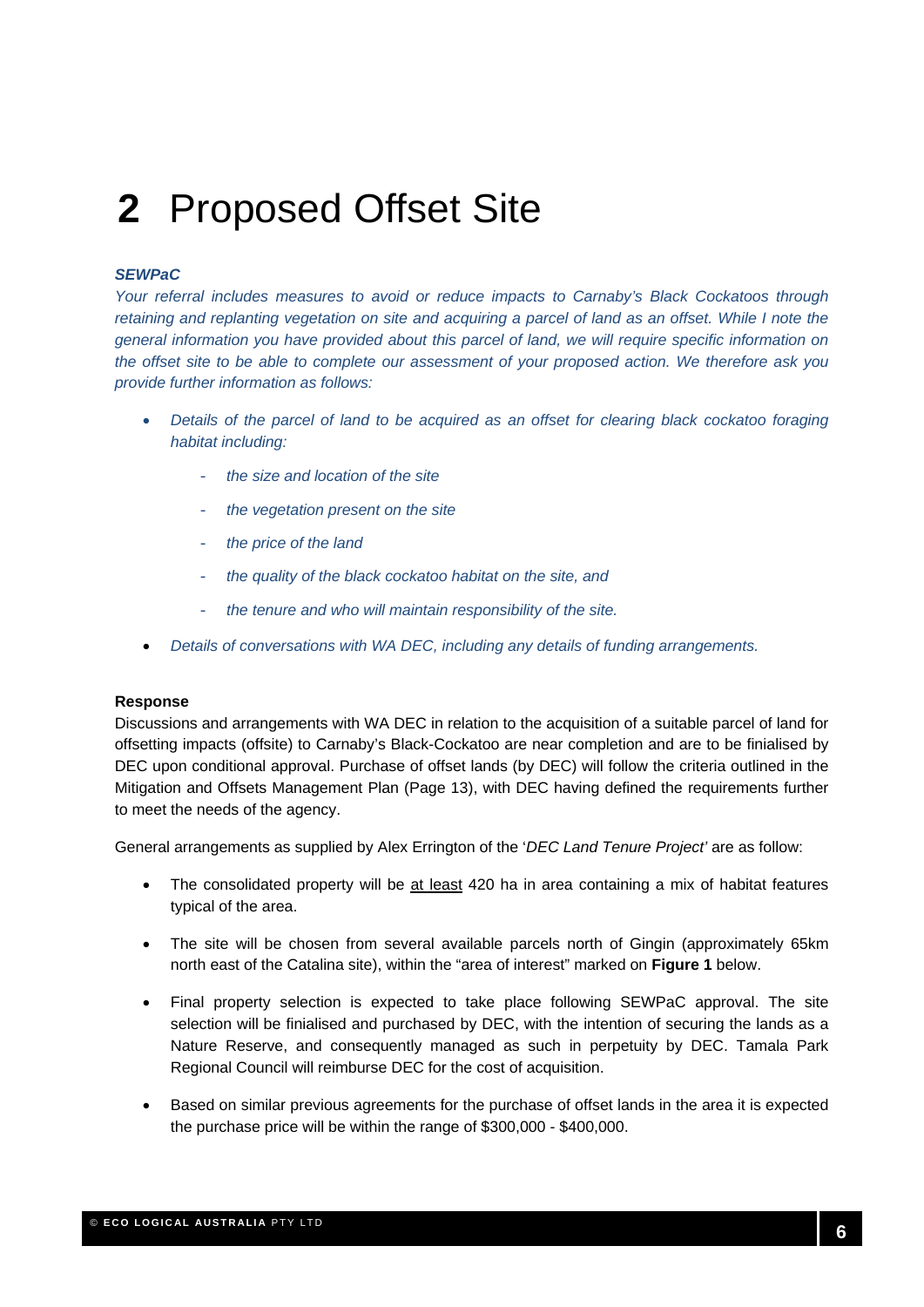• The Catalina site contains habitat varying from *degraded* to *good* (Syrinx Env). The site acquired by DEC will contain vegetation which has equivalent habitat values to that of the Catalina development for the Carnaby's Black-Cockatoo on the Swan Coastal Plain.

WA DEC has previously procured (at least) eight properties in the Gingin area for proponents requiring offset sites as part of an EPBC Act approval process. Funding will be provided to the DEC following the commencement of development of the Catalina project. This course of action has been endorsed by SEWPaC on each occasion, with the general outcome ensuring improved recovery and protection of habitat (and the species) following unavoidable impacts to habitat due to urban expansion in the Perth metropolitan region.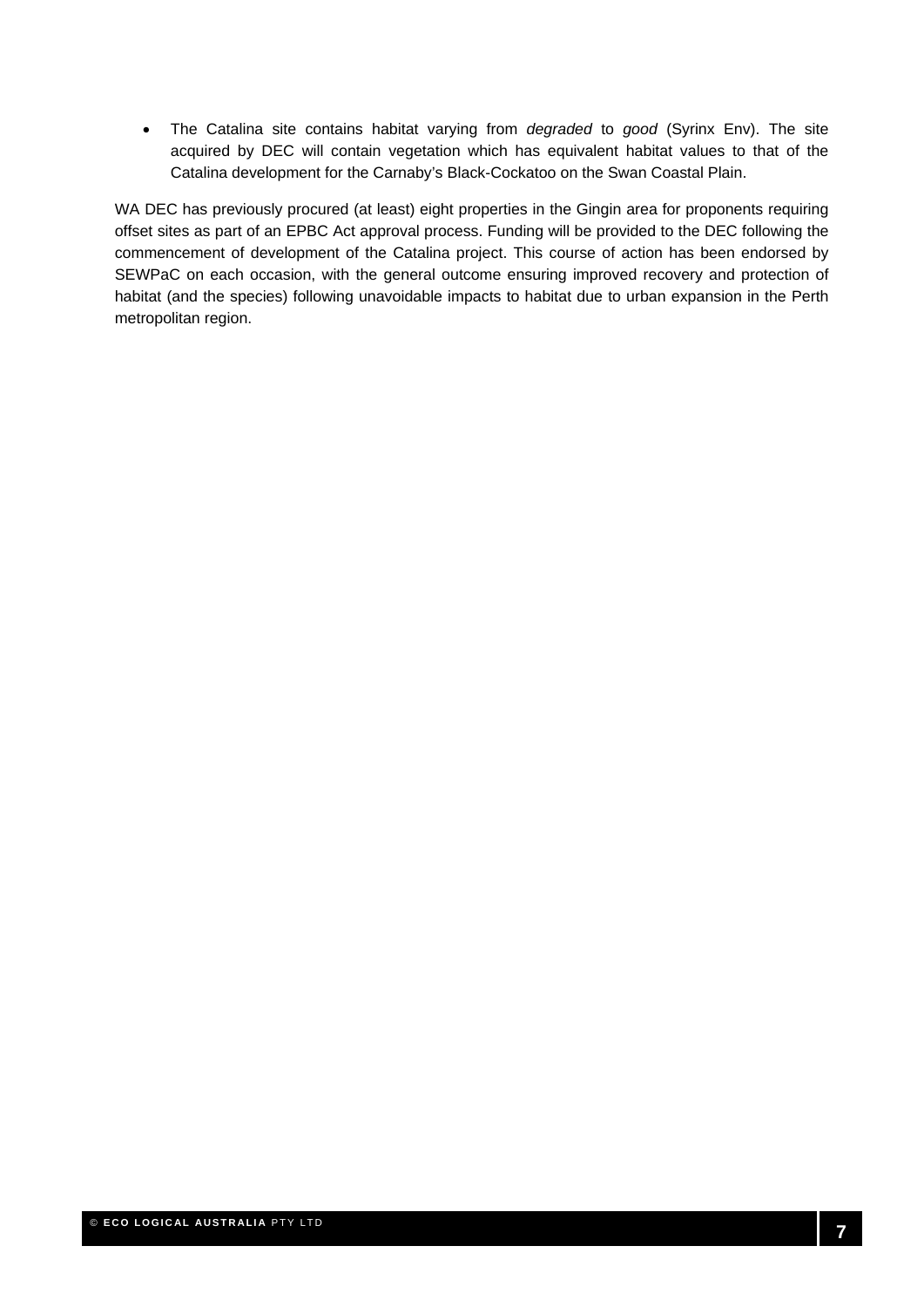

**Figure 1: Offset site locations.**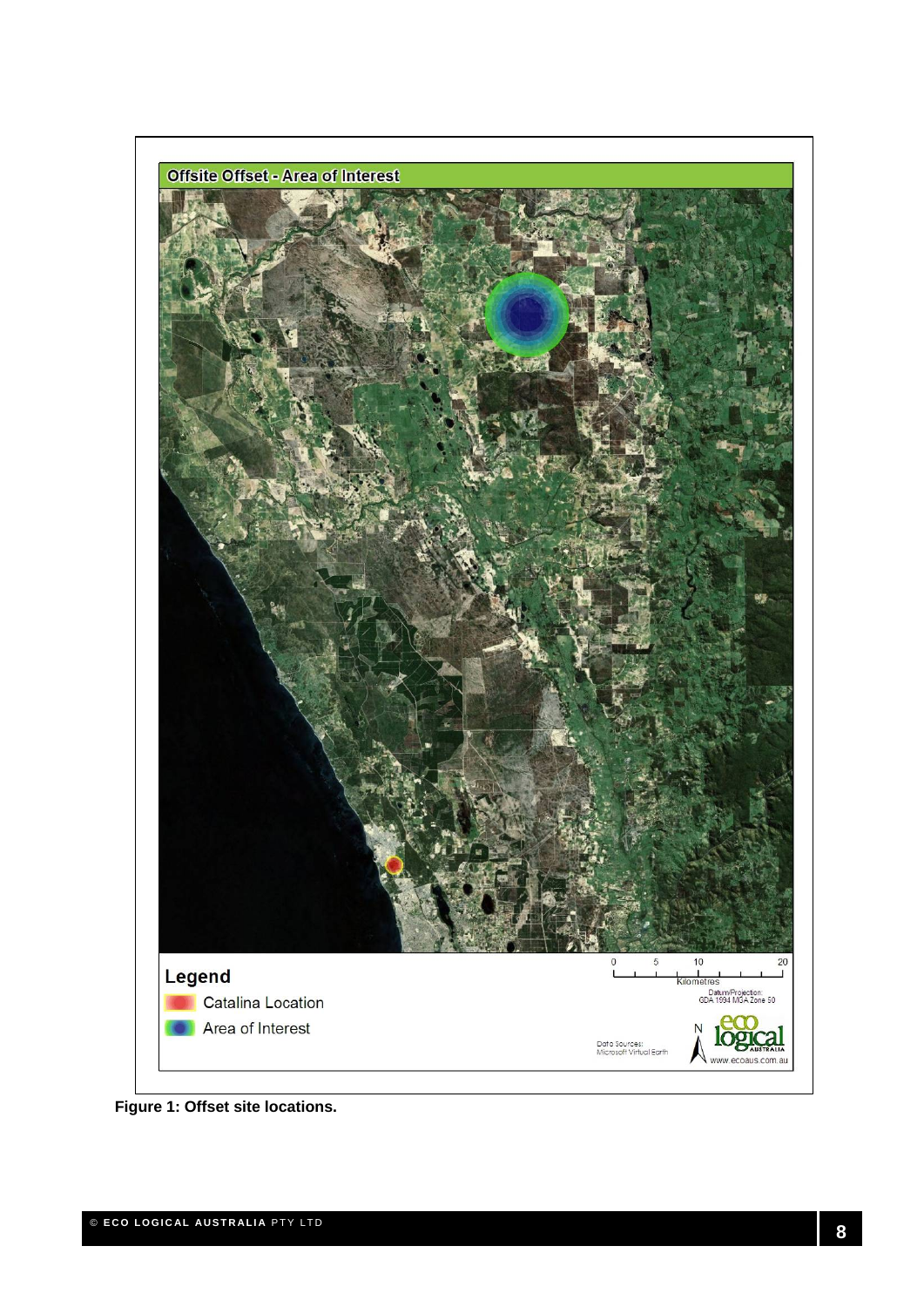### **3** Presence of Dieback

#### *SEWPaC*

*Please confirm whether Phytophthora cinnamomi (plant root pathogen or 'dieback') has been recorded on this site or nearby. This plant disease is lethal to many native plant species and may result in severe impacts to fauna reliant on these for food or shelter. If there are positive records of this pathogen, please provide management and containment plans for this site to prevent its spread.* 

#### **Response**

*Phytophthora cinnamomi* is a soil borne pathogen belonging to the water mould group (*Oomycetes*) and is the only disease listed as a key threatening process at a national scale.

To date no evidence exists of Phytophthora dieback on site. Pinjar Reserve is the only reserve managed within City of Wanneroo that has dieback present (CoW, 2008). As such the City of Wanneroo is taking all preventative measures it can to decrease the risk of other bushland areas being affected by the disease.

Syrinx Environmental carried out a level 2 flora/vegetation survey and prepared a report (May 2010 – attached with original referral documentation) for the Catalina site, which includes an analysis of vegetation condition. Findings revealed no evidence of dieback or responses to plant pathogens in general (including *Phytophthora spp).* 

Phytophthora is unlikely to express as dieback disease in the study area due to its well drained and alkaline soils, however hygiene measures used to control Phytophthora can also be useful in restricting the introduction of weeds and disease in general.

As there is no practical large-scale cure for Phytophthora dieback, prevention of infection is the primary means of defence. This involves preventing movement of infected soil, plant matter and water into uninfected areas, and careful placement of tracks so that they do not cross between infected and uninfected areas. *P. cinnamomi* can be readily spread in the landscape through the movement of soil (e.g. on earthmoving machinery, vehicle tyres or boots), plant material and water that is infested with this pathogen. A risk exists that during the subdivision and development, machinery used to clear the vegetation may be contaminated from previous work on an infested site. As Phytophthora dieback cannot be eradicated, preventative management is recommended in an attempt to limit its spread.

Further, Syrinx Environmental have prepared a draft Environmental Management Plan for the site, which includes proposed management and actions for the mitigation of impacts relating to dieback.

#### *Management of Phytophthora Dieback*

- All machinery used on site should be washed down at an appropriate facility before any works on site are started. This will not need to be a regular practice if the same machinery remains on site during works, but will have to be implemented in all instances where machinery is used outside the development site area.
- Construction of paths and swales needs to be planned carefully to avoid water ponding in areas of vegetation, as waterlogged conditions are favourable for the growth of *P. cinnamomi*.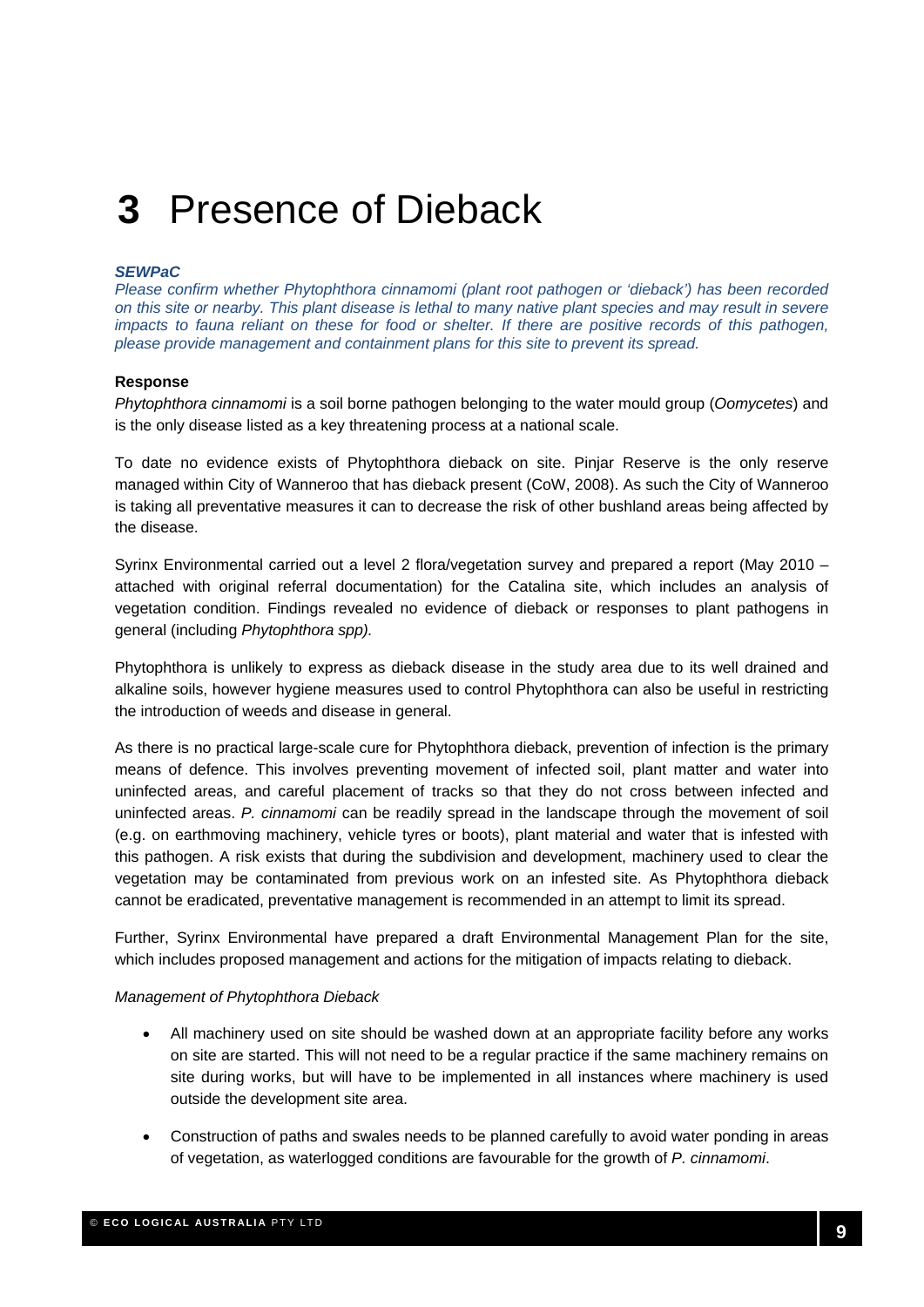• Any imported soil (if required) and fill is to be certified dieback-free.

#### *Actions*

For proposed actions relating to the management of dieback, refer to EMP Key Management Actions Table (Table 2) **Actions: 6.1 – 6.6** [attached]

*Monitoring* of Phytophthora dieback is covered in **section 18.5.3** (pg 71) of the attached EMP covering in general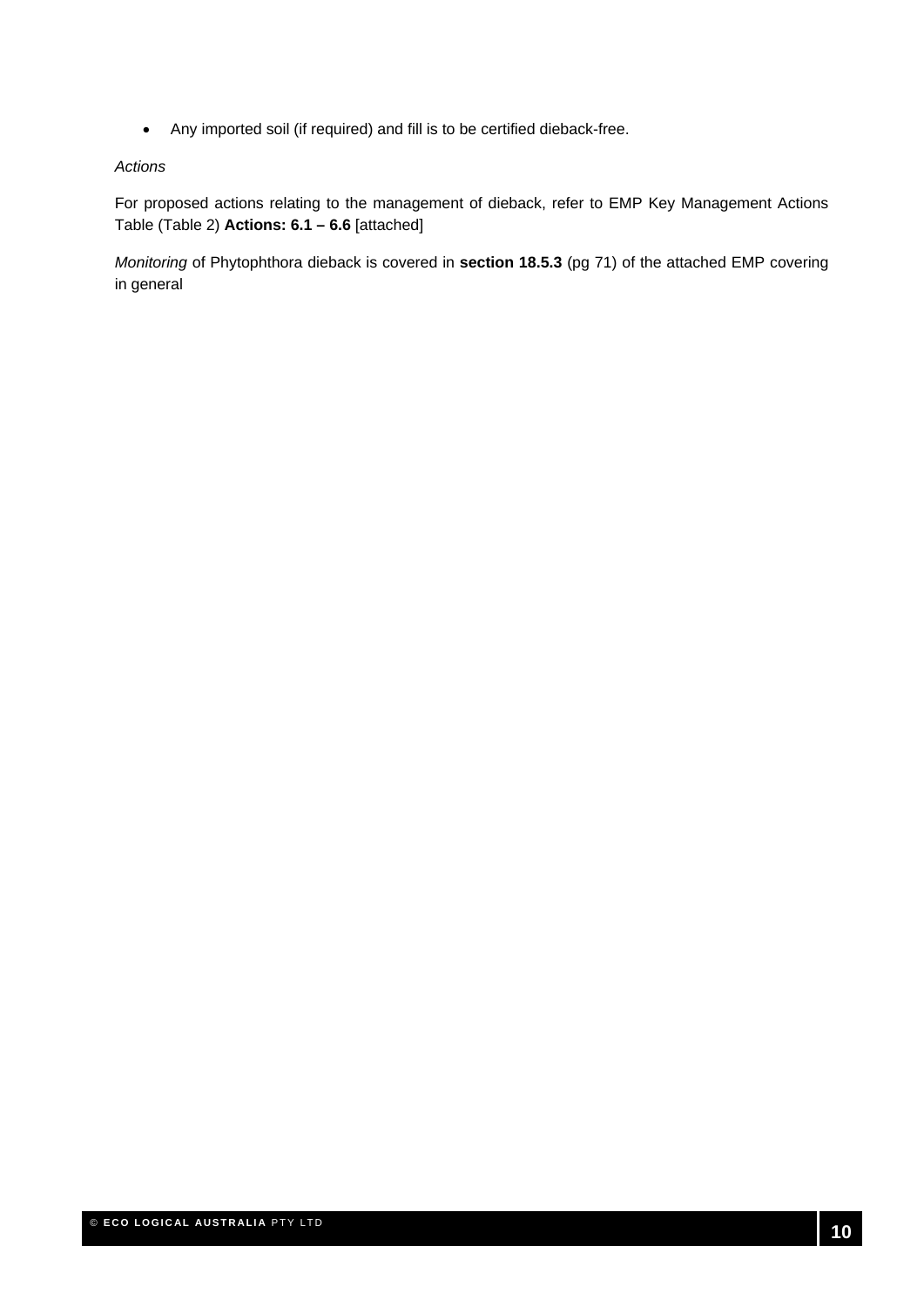### **4** Breeding Habitat – Carnaby's Black-Cockatoo

#### *SEWPaC*

*Your referral indicates that there are 57 trees with a DBH greater than 500mm. A woodland stand with more than three trees with a DBH greater than 500mm has previously been considered to constitute breeding habitat for black cockatoos.* 

- *Please clarify the total areas to be cleared in terms of breeding and/or foraging habitat.*
- *Please clarify mitigation strategies for the removal of trees, particularly if they contain hollows.*

#### **Response**

Syrinx Environmental have described the patch of vegetation containing the aforementioned potential breeding/roosting trees as follows:

#### **Vegetation Type 7:**

*Eucalyptus gomphocephala* and *E. marginata* Woodland over *Banksia attenuata* Low Open Woodland over *Xanthorrhoea preissii / X. brunonis*, *Hakea lissocarpha* Shrubland over *Hibbertia hypericoides, Gompholobium tomentosum* Low Shrubland over Mixed Very Open Grassland / Mixed Very Open Herbland / *Mesomelaena pseudostygia* Open Sedgeland.

**Tingay and Associates (1999):** Banksia Woodland over *Hakea lissocarpha*, *Acacia rosteliffera*, *Dryandra sessilis* and *X. preissii*; and Jarrah, Tuart and Coastal Blackbutt (E. todtiana) with occasional Banksia over parkland cleared.

#### **Vegetation Condition: Good - Degraded**

This vegetation type is typified by tall remnant trees predominantly Tuart and Jarrah interspersed with *Banksia* and *Allocasuarina* species. This vegetation type is patchy with localised areas of *Banksia* or *Eucalyptus* dominance; however the patches are too small to warrant the delineation of two different vegetation communities. This community is outlined as a large area on the eastern edge of Lot 9504 Marmion Ave (Figure 13) with both Degraded and Good condition vegetation. The area of bushland adjacent to the railway line is the best example of this vegetation community on site and is in good condition.

The remainder of the habitat on site is considered to constitute that of only feeding/foraging habitat.

Given the above SEWPaC supplied description in relation to what constitutes potential breeding habitat, it is estimated that of the total habitat area (72.5 ha) proposed to be cleared in the referral documentation, 11.0 ha of this habitat could be considered a combination of both foraging and *potential breeding* habitat (containing trees of >500mm DBH), a further 2.1 ha (16%) of this habitat is to be conserved in Public Open Space (**Figure 2** Below). Accordingly, offset sites being considered would consist of a suitable mix of both foraging and what constitutes *potential breeding* habitat which aims to achieve a suitable like for like scenario (**section 2** further discusses current offset scenarios).

All trees proposed for removal are to be checked for hollows and/or presence of fauna prior to clearing.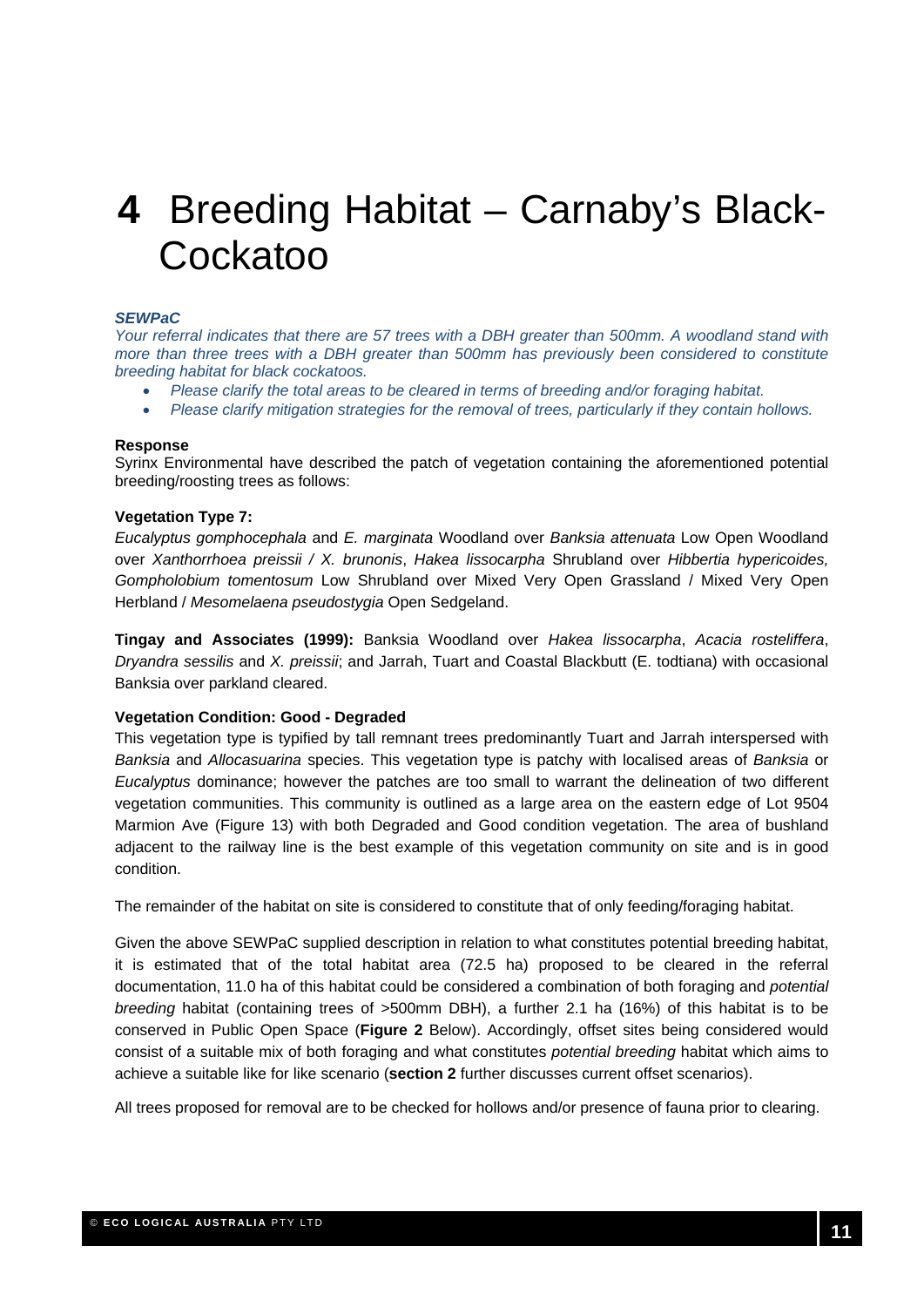

**Figure 2:** Areas of Potential Breeding and Foraging Habitat within the Eastern Cell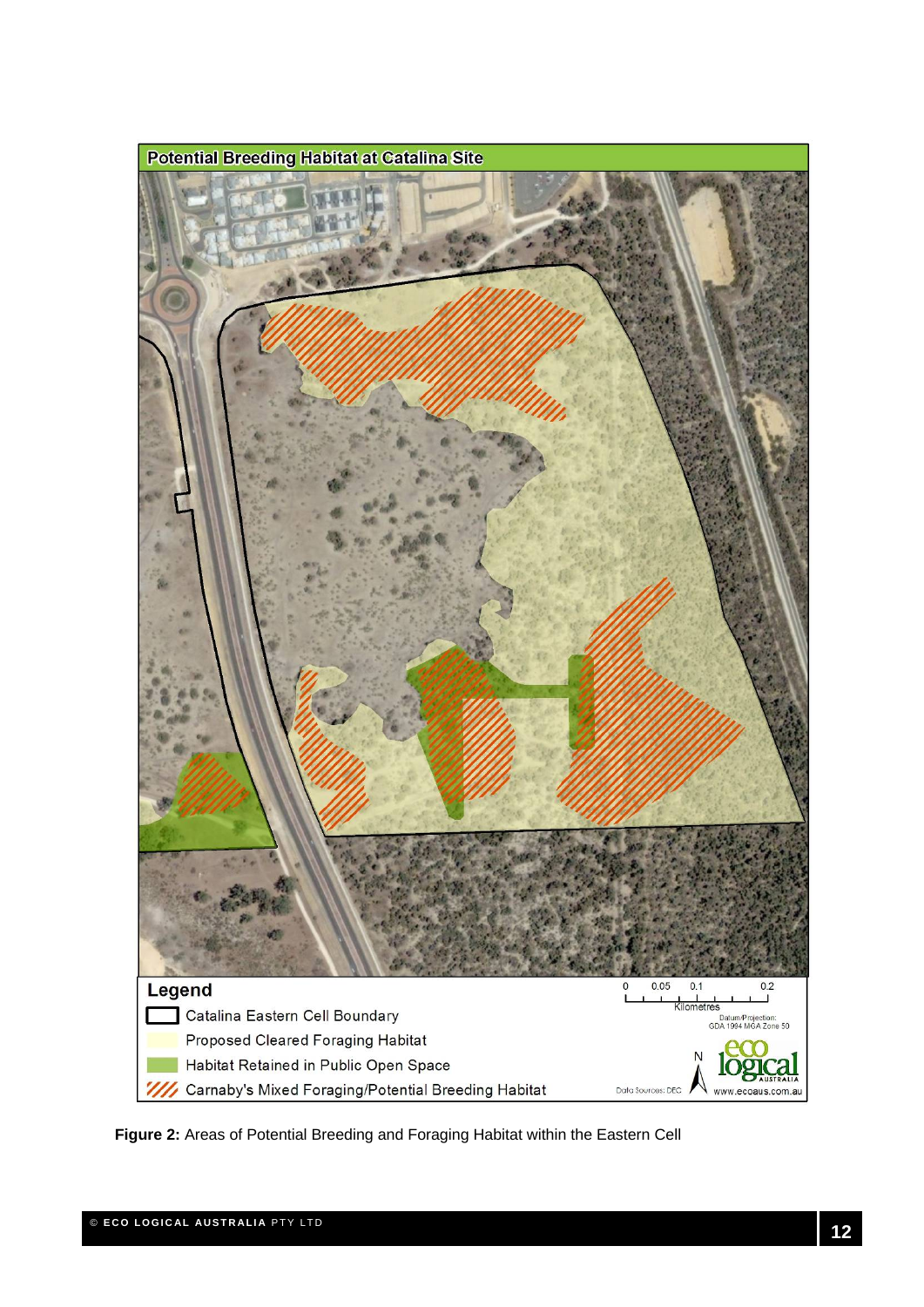## **5** Proposed Revegetation & Protection

#### *SEWPaC*

*Please provide details of the rehabilitation to occur on site. This should include the species to be used, the planting density and ratio of species. Please also provide details of what monitoring will occur to ensure survival of these plants.* 

#### **Response**

The Environmental Management Plan recently prepared for the Catalina site (attached) provides for the rehabilitation and revegetation of open spaces on site. Section 12, pages 49 – 54 covers vegetation enhancement and protection for the Catalina site.

Actions required for Vegetation Enhancement and Protection are covered within sections 3.1 – 3.16 of the Key Management Actions Table (Pages 79 & 80). The following Actions are pertinent to the provision of revegetation requirements and monitoring:

- *Action 3.4*: requires the preparation and implementation of a 'Revegetation Plan' prior to construction on site. This plan will be provided to SEWPaC upon finalising and prior to implementation on site.
- *Action 3*.5: provides for the use of local native species of local provenance
- *Actions 3.12 3.16:* cover the baseline surveys and monitoring program to be established for the site

Suitable species will be chosen depending on stock availability from the local native species list in **Attachment XX**. Densities and ratios for species to be planted on site will be detailed within the above mentioned 'Revegetation Plan' which is currently being developed.

#### *SEWPaC*

*The referral notes that vegetation to be retained may be fenced. Please provide details of the conservation management of these areas and the arrangement to maintain these in perpetuity.* 

#### **Response**

Details of the proposed management of conservation areas and their security in perpetuity are discussed below.

#### *On Site Mitigation*

TPRC are proposing several mitigation measures to maximise the potential for the site to continue to be utilised by Carnaby's Black-Cockatoos during and following development at Catalina. Implementation of mitigation measures will span the life of the development, from specific habitat protection at project clearing inception through to the ongoing management of dedicated habitat areas in Public Open Space (POS).

#### *Habitat Avoidance and Mitigation of Impacts*

Of the 85.8 ha of Carnaby's Black-Cockatoo habitat at Tamala Park, 13.3 ha (15.5%) will be retained and managed to ensure the site remains a viable and functioning stepping-stone between the Western Offset (within Bush Forever 322 site to the west) and the Neerabup National Park and Bush Forever to the east of Catalina. The Carnaby's Black-Cockatoo habitat being retained comprises the vast majority of high quality vegetation at Catalina; specifically two large areas of POS in the west of the Central cell (see Figure 1). Additionally, this equates to the integrity of some of the larger patches of existing Carnaby's Black-Cockatoo habitat on site being maintained and protected.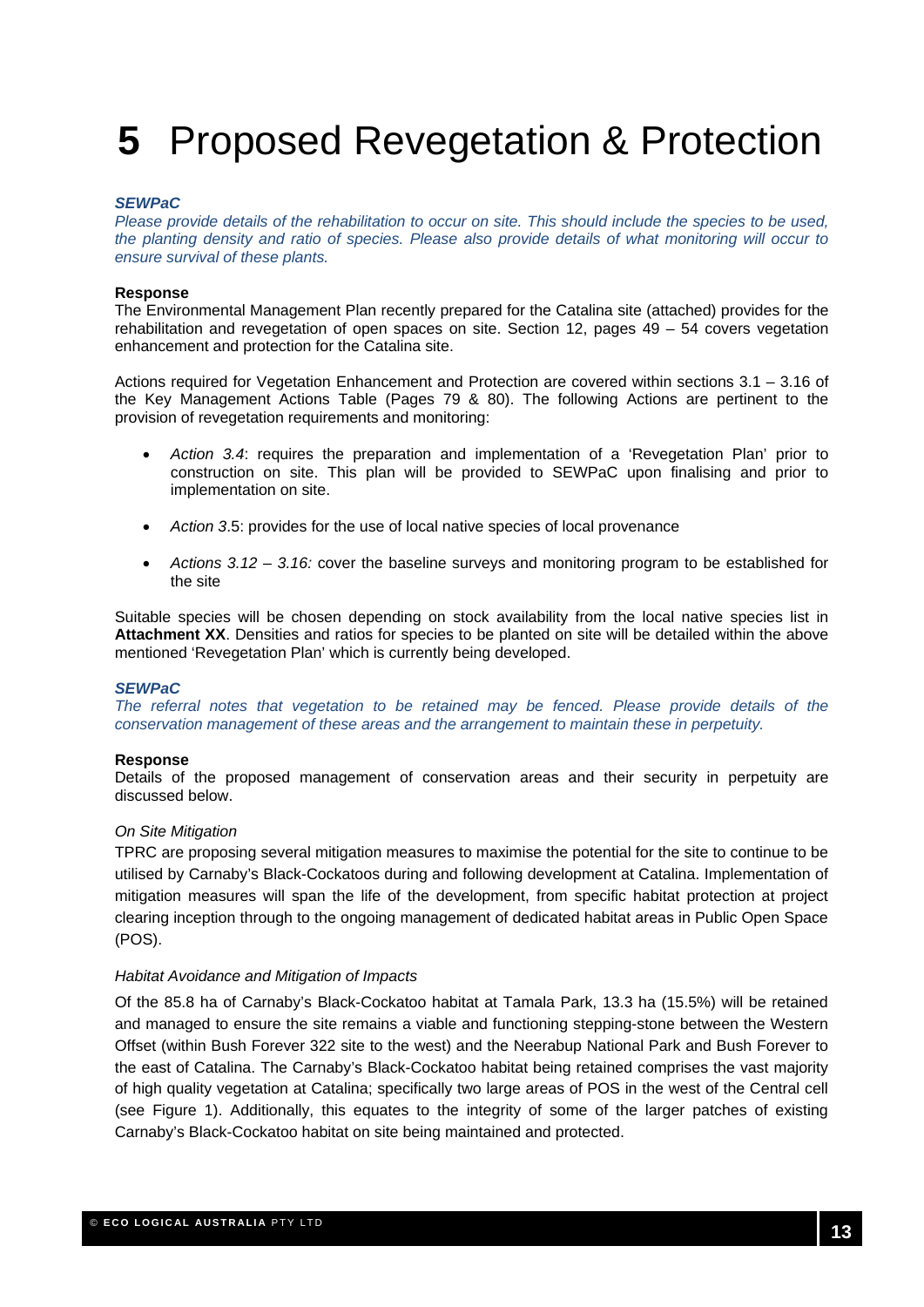The areas that have been designated for residential development have been selected to avoid and minimise impacts to Carnaby's Black-Cockatoo habitat where possible. The following principles were followed in selecting development land:

- Where possible, avoid species habitat by maximising use of degraded areas characterised by grazed exotic pasture.
- Avoid fragmenting and minimising impacts to large good quality patches of native vegetation and/or Carnaby's Black-Cockatoo habitat.
- Avoid loss where possible of good quality Carnaby's Black-Cockatoo habitat.

As a result, the areas proposed for development occupy land which is (where possible) largely comprised of exotic/degraded lands. Where impacts to Carnaby's Black-Cockatoo habitat could not be avoided, impacts to the more fragmented patches or boundary areas of Carnaby's Black-Cockatoo habitat were favoured, while high quality areas were prioritised for retention (e.g. POS within the Central Cell). Any loss is typically comprised of the more fragmented patches or boundary areas of Carnaby's Black-Cockatoo habitat on site.

#### *On Site Retention and Habitat Conservation*

TPRC worked with Syrinx Environmental to define key areas for protection and mitigation in relation to the development of the site structure plan. This section of the Offsets Plan contains the results of that work.

Two large areas of remnant bushland have been specifically chosen, following several levels of environmental survey and assessment, to be protected in perpetuity for the ongoing recovery of the Carnaby's Black-Cockatoo (western POS of the Central Cell). These areas of bushland contain good to very good condition habitat for the species. The 11.6 ha of bushland area will be protected through provisions in the Town Planning Scheme for a condition at subdivision requiring the POS to be ceded to the Crown free of cost and vested in the City of Wanneroo as a local reserve for the purpose of conservation. A Conservation Management Plan will be prepared by TPRC also as a condition of subdivision, which would then guide the City's ongoing management of the area. This in combination with a specified reserve purpose of conservation would provide a formal, ongoing protection mechanism for the bushland under the City's Town Planning Scheme.

The retention of a representative area of high quality vegetation, which will also serve as a key feeding ground for Carnaby's Black-Cockatoo on site, was a key consideration in determining the location of POS areas.

#### *Management and Maintenance in Perpetuity of Public Open Space*

Management is to be undertaken by TPRC during inception and development stages. Following completion, management and maintenance of the open space areas is to be undertaken by the City of Wanneroo.

#### *Management and Maintenance in Perpetuity of Western Offset*

Following completion, management and maintenance of the Western Offset site is to be transferred over to DEC/Conservation Commission for the purpose of conservation.

#### *EMP (Syrinx) Strategies for fencing where/if required*

Fence all areas requiring protection during construction works or to prevent unauthorised access over the long term. Fencing will prevent or control public access to the conservation areas both during the construction and occupancy stages of the development.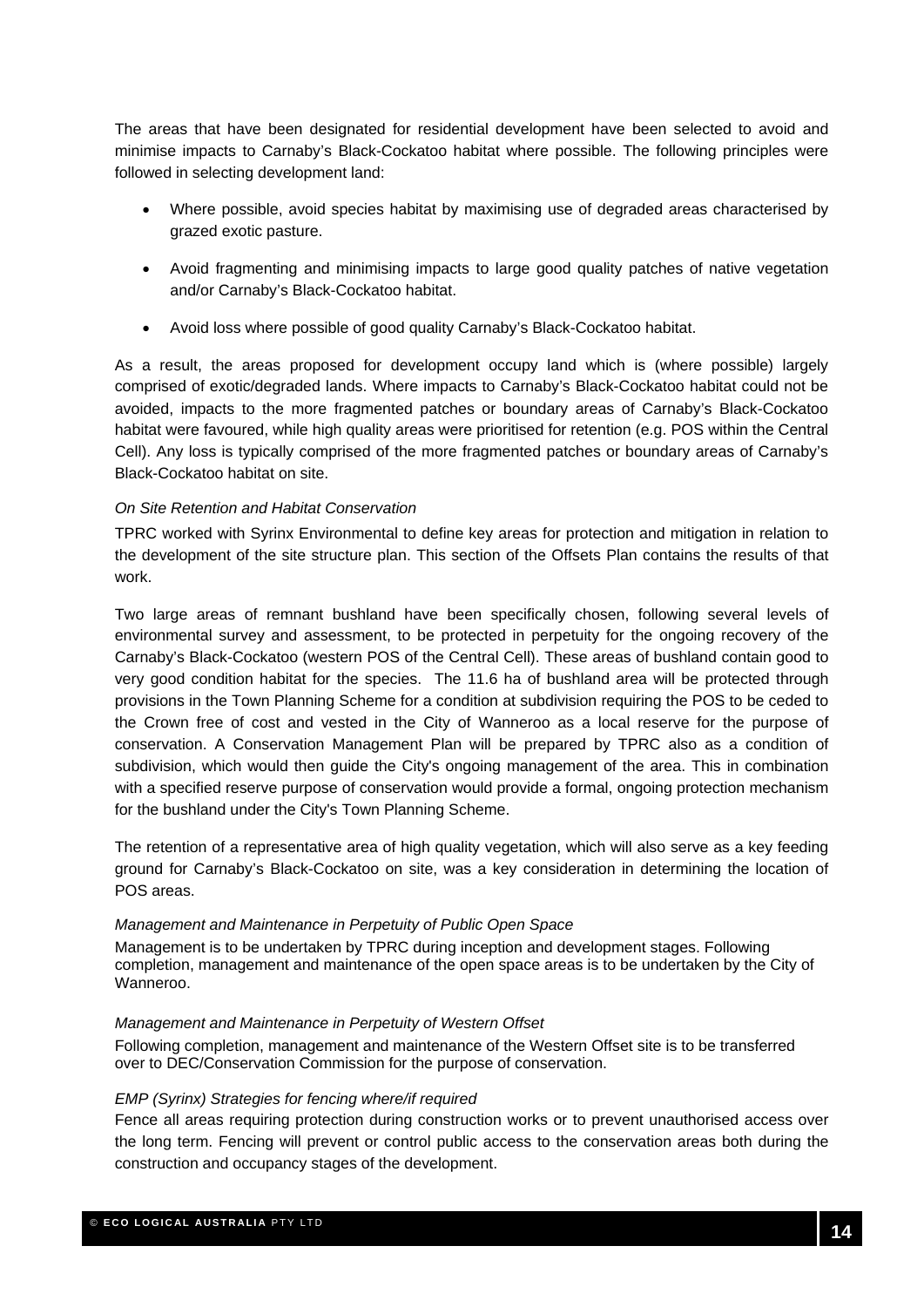- Prior to undertaking works on site, all remnant bushland areas planned to be retained within the site, and those immediately abutting the site, must be protected via installation of temporary/permanent fencing. Where appropriate, hard walling may be used where gradients are more suited. A clear understanding of the boundaries of the adjacent the Bush Forever boundaries is to be passed on to contractors, and the management of bushland impacts included within their Construction Management Plan.
- Fence bushland and rehabilitation areas where the possibility of trampling exists e.g. narrow bands of bushland or corners along walk or cycle pathways to reduce 'edge effects'. Where cycleways extends through the bushland area, bollards should be used to prevent unauthorised vehicle access.

• Place fencing appropriately to direct fauna to the underpasses or culverts connecting to larger areas of vegetation.

• All fencing to be installed must comply with City of Wanneroo requirements/specifications, or be rehabilitation type fencing such as ring-lock fence at a minimum along the eastern boundary of the conservation area and along the boundary with the Bush Forever sites to the south of the proposed development. A plan showing the indicative location of fencing is shown in Figure 15. Please note that the proposed infrastructure location (e.g. paths and boardwalks in the BCA) in this figure is indicative only and will be elaborated on in more detail in the further management plans for the conservation area.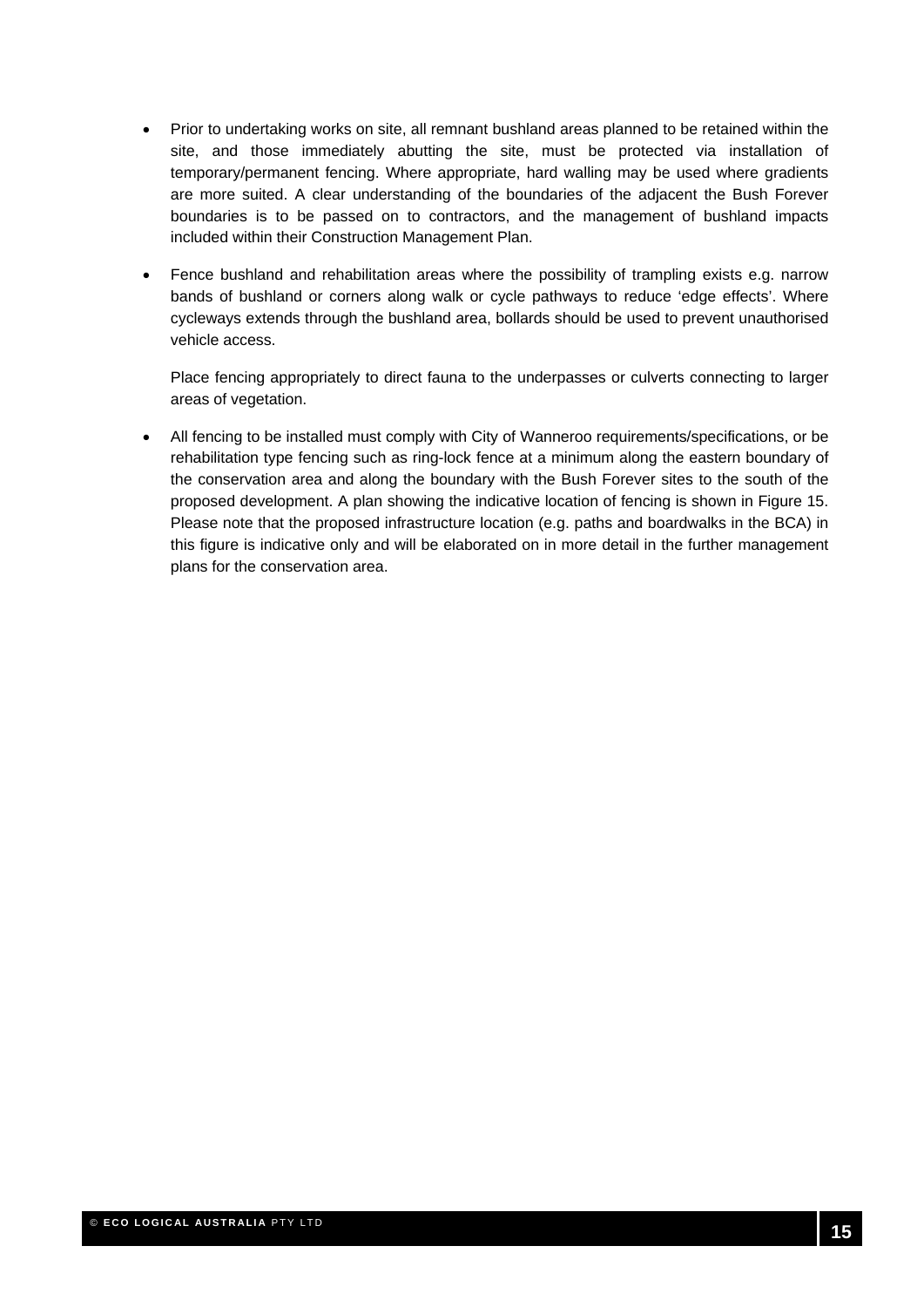### **6** Environmental Management Plan

#### *SEWPaC*

*The referral notes that the Western Australian Planning Commission has approved the rezoning of the site to "Urban Deferred" with conditions. The Department notes that one of the conditions of this approval is an environmental management plan, including: proposals for revegetation, management of remnant vegetation and retention of good quality remnant vegetation. Please provide the aforementioned plan and management measures to better allow us to assess the potential impacts of the proposed action*.

#### **Response**

The Environmental Management Plan (final) prepared for the Catalina site is attached **(Appendix 2)** as requested.

Management measures for onsite vegetation are also discussed/covered above in **Section 5**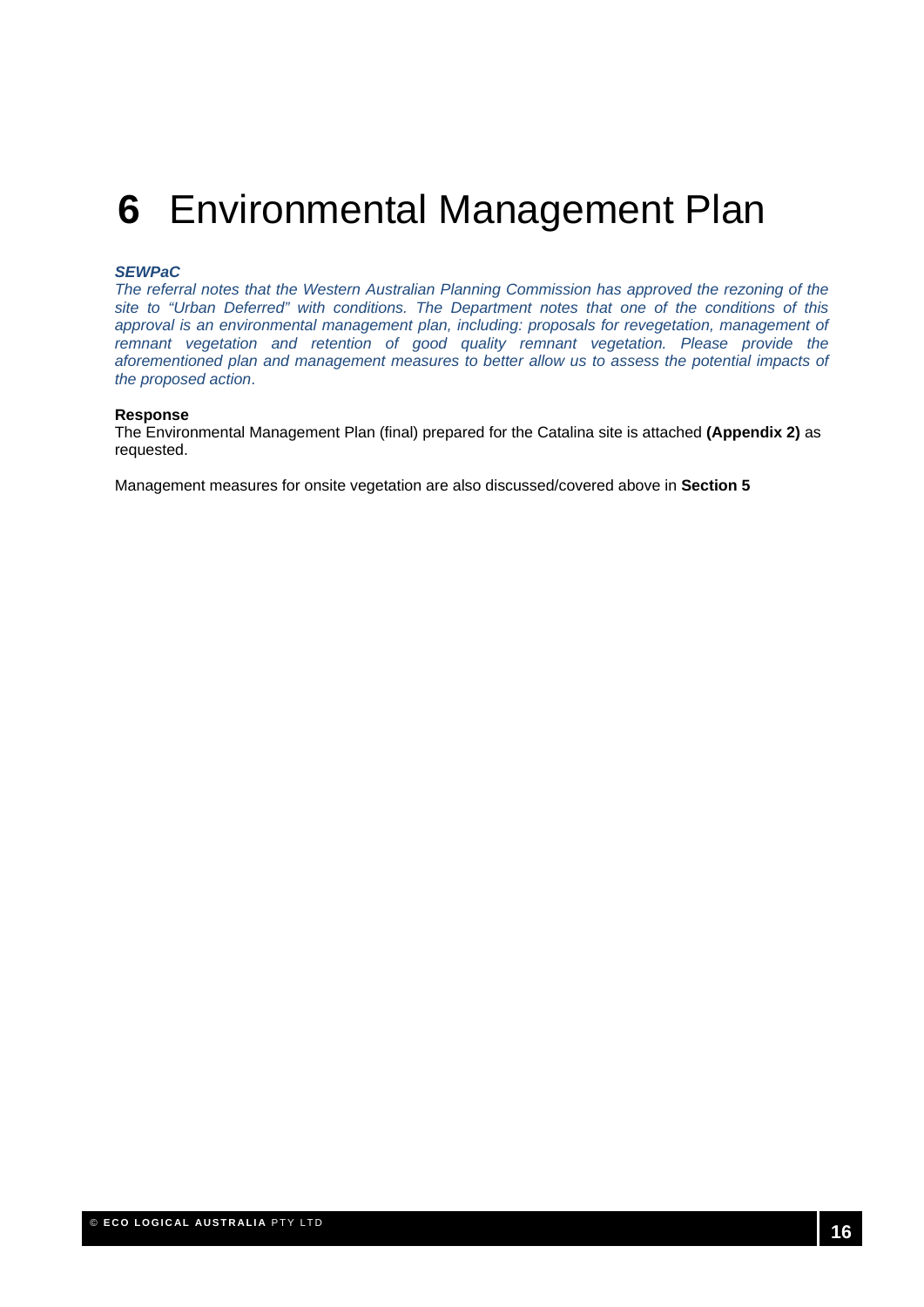# **7** Catalina Development Planning

#### 7.1 **PROJECT INFRASTRUCTURE**

#### *SEWPaC*

*Please provide details of any other infrastructure proposed for the project site i.e. roads.*

#### **Response**

The Local Structure Plan provides for neighbourhood connector roads to service the site from Marmion Avenue, Neerabup Road and Connolly Drive. There is also provision for a significant social, pedestrian, cycle link running east to west across the site from the existing train station precinct to the western precinct and foreshore.

There is a planned pedestrian underpass from the eastern precinct to the train station and also controlled pedestrian crossings at Neerabup Road and Marmion Avenue.

Other infrastructure to be constructed would be internal/residential access roads, drainage swales, underground power, water, gas and sewer. Refer to **Attachment XX** (**Appendix XX**) for current indicative Structure Plan.

#### 7.2 **PROPOSED HOUSING DENSITY**

#### *SEWPaC*

*Please provide details of the density of the proposed housing* 

#### **Response**

Housing densities proposed under the Local Structure Plan across the site range from R30/60 to R60/80. Typically the R30/60 zone would have lot sizes ranging from 230m² to 500m² and be predominantly single residential with some larger group dwelling sites for diversity and affordability. The R60/80 zone would range from 160m² single residential sites to larger 3000-5000m² sites for multiple dwellings.

A breakdown of Western Australian R-Codes is provided (**Appendix XX**)

#### 7.3 **PROPOSED COMMERCIAL DEVELOPMENTS**

#### *SEWPaC*

*Please provide details of the type of commercial and business developments within the site*

#### **Response**

The Local Structure Plan provides for 3,950m² of retail floor space across the site but predominantly clustered in the eastern neighbourhood activity centre. It is proposed that retail floor space will be distributed as follows:

• 250m² of retail floor space in the western precinct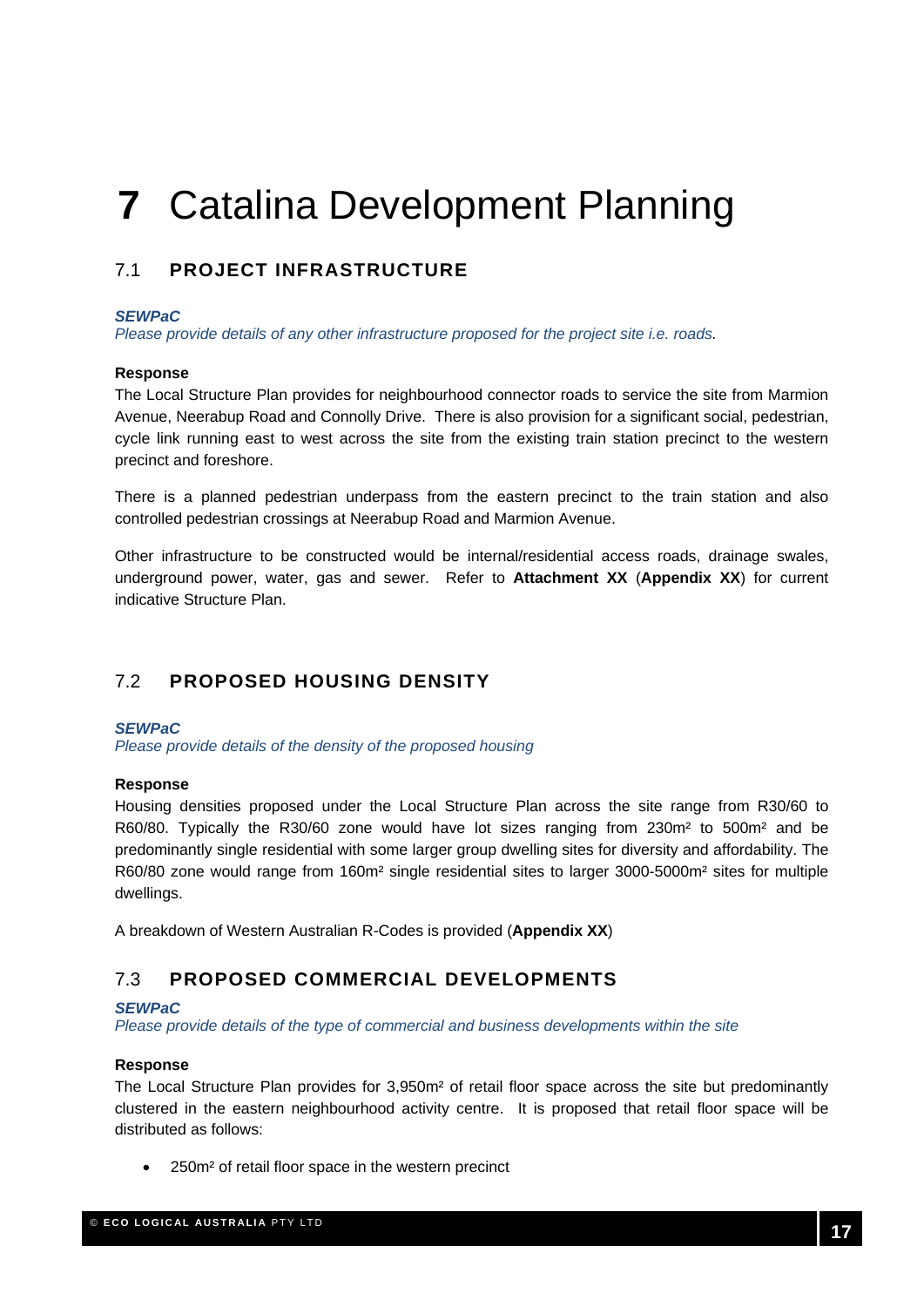- 400m² of retail floor space in the central precinct
- 3,300m² of retail floor space in the eastern precinct

The economic activation report prepared as part of the LSP identifies this retail development as being limited to convenience retailing in support of the existing retail service centre (Clarkson District Centre).

### 7.4 **LOCAL STRUCTURE PLAN STATUS**

#### *SEWPaC*

*Please provide an update on the status of the state planning process i.e. the Local Structure Planning and any conditions placed on the project site in terms of environmental outcomes.*

#### **Response**

The Tamala Park Local Structure Plan is completed and is currently lodged with the WA Department of Planning for assessment and approval. It is anticipated that formal approval of the LSP will be received in March/April 2011.

In relation to any conditional environmental outcomes, it is anticipated that following approval of the LSP that any subsequent application for approval to subdivide will attract subdivision conditions requiring preparation of at least (but not limited to) the following:

- Fire Management Plan
- Urban Water Management Plan
- Landscape Management Plan (for biodiversity areas)
- Dust & Noise Management Plan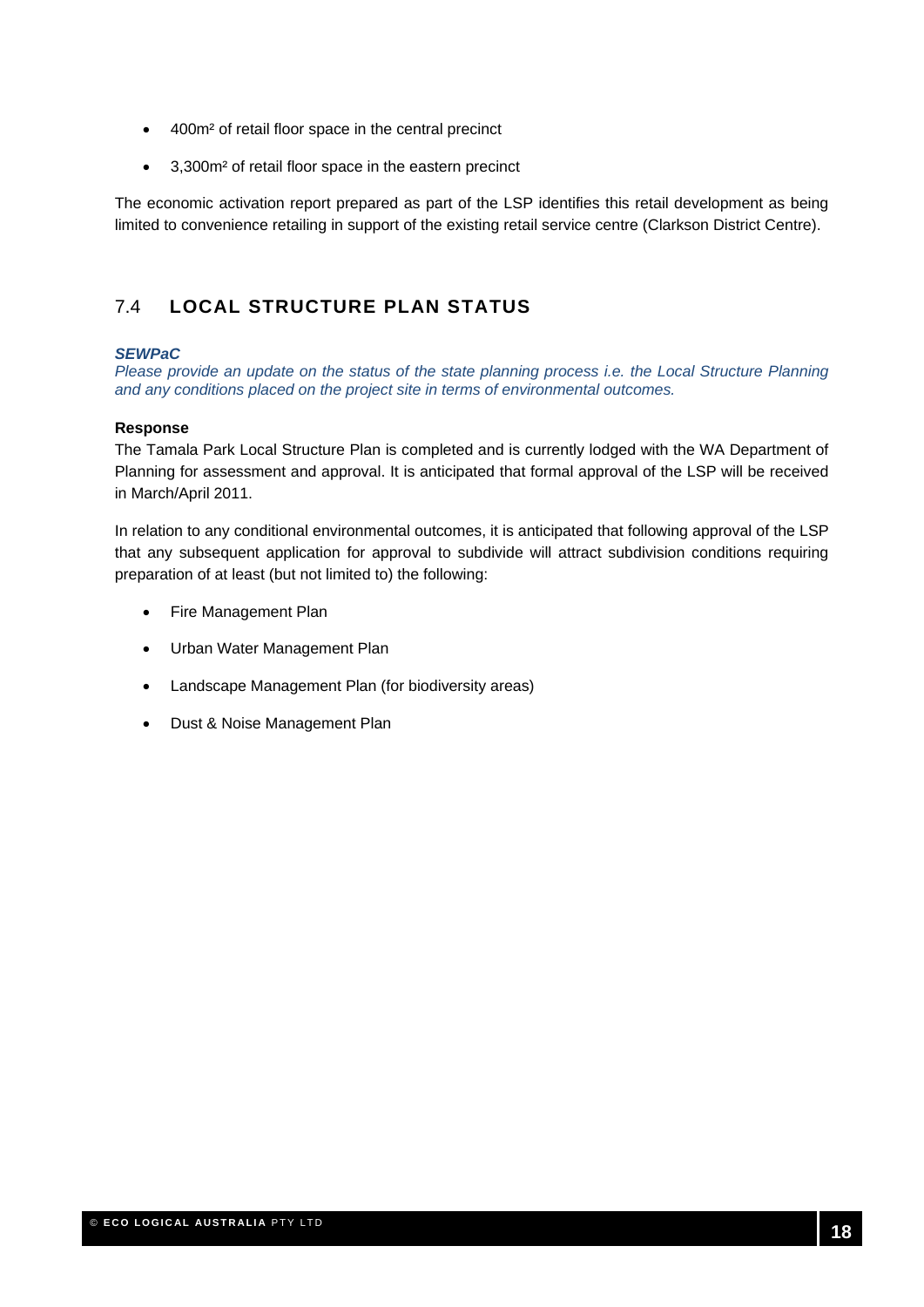### **8** Attachments

#### **Species Common Name**

*Allocasuarina fraseriana* Sheoak *Casuarina cunninghamiana\** River Sheoak

**Family: Mimosaceae**  Acacia saligna **by Community C** Crange Wattle bark

**Family: Casuarinaceae** 

**Family: Moraceae**  *Ficus spp.*\* Fig tree

#### **Family: Myrtaceae**

*Agonis flexuosa* Peppermint Tree **Callistemon viminalis\*** Bottlebrush *Corymbia calophylla* Marri **Corymbia ficifolia Red Flowering Gum** *Eucalyptus citriodora* Lemon-scented gum 9 *Eucalyptus gomphocephala* Tuart *Eucalyptus marginata* Jarrah **Eucalyptus salmonophloia Salmon gum Eucalyptus todtiana Coastal Blackbutt** *Eucalyptus wandoo* Wandoo

#### **Family: Proteaceae**

*Banksia ashbyi* Ashby's Banksia *Banksia attenuata* Slender Banksia *Banksia fraseri* --- **Banksia grandis Bull Banksia Banksia ilicifolia Access 12 and 13 and 14 and 14 and 15 and 16 and 16 and 16 and 16 and 16 and 16 and 16 and 16 and 16 and 16 and 16 and 16 and 16 and 16 and 16 and 16 and 16 and 16 and 16 and 16 and 16 and 16 and 16 a Banksia littoralis Swamp Banksia Banksia menziesii herbangi kata kata kata Firewood Banksia Banksia nivea Couch Honeypot Banksia nobilis Golden Dryandra Banksia prionotes Acorn Banksia** *Banksia prolata* Tree Banksia *Banksia sessilis* Parrot bush *Banksia splendida* Shaggy Dryandra **Banksia tricuspis Pine Banksia** *Banksia undata* Urchin Dryandra *Banksia verticillata* Albany Banksia **Grevillea armigera Prickly Toothbrush Grevillea hookeriana Red Tooth Brushes** *Grevillea paniculata* Kerosene Bush *Grevillea paradoxa* Bottlebrush Grevillea *Grevillea petrophiloides* Pink Poker *Hakea auriculata* --- *Hakea circumalata* --- *Hakea conchifolia* Shell-leaved Hakea *Hakea cyclocarpa* Ramshorn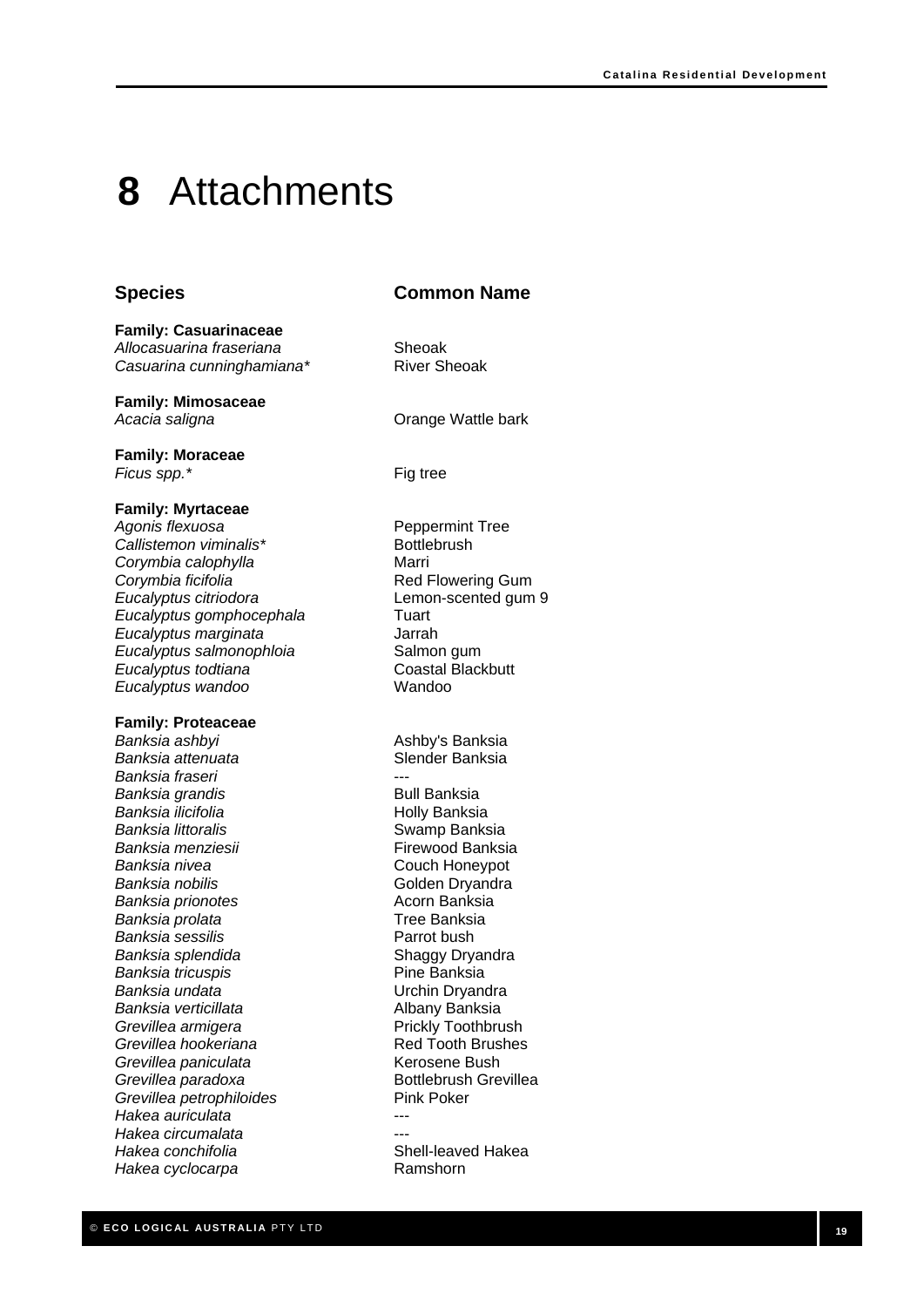*Hakea falcata* --- *Hakea gilbertii* --- *Hakea incrassata* Golfball **Hakea**<br>Hakea laurina **Hakea Incrementation** Pin-cus **Hakea lissocarpha and a Honeybush**<br> *Hakea multilineata* **Hakea Crass** leaf Hakea *Hakea multilineata*<br>Hakea obliqua *Hakea pandanicarpa* --- **Hakea prostrata Hakea** Harsh Hakea<br>Hakea ruscifolia **Alexandria Accide Hakea Hakea** ruscifolia *Hakea scoparia* --- **Hakea sulcata Furrowed Hakea** *Hakea trifurcata* Two-leaved Hakea *Hakea undulata* Wavy-leaved Hakea *Hakea varia* Variable-leaved Hakea *Isopogon scabriusculus* --- *Macadamia integrifolia\** Macadamia Persoonia longifolia **by a strategie in the Snottygobble** 

**Family:Xanthorrhoeacea** 

*Xanthorrhoea preissii* Grass tree

**Pin-cushion Hakea**<br>Honeybush **Needles and Cork Flowered Honeysuckle**